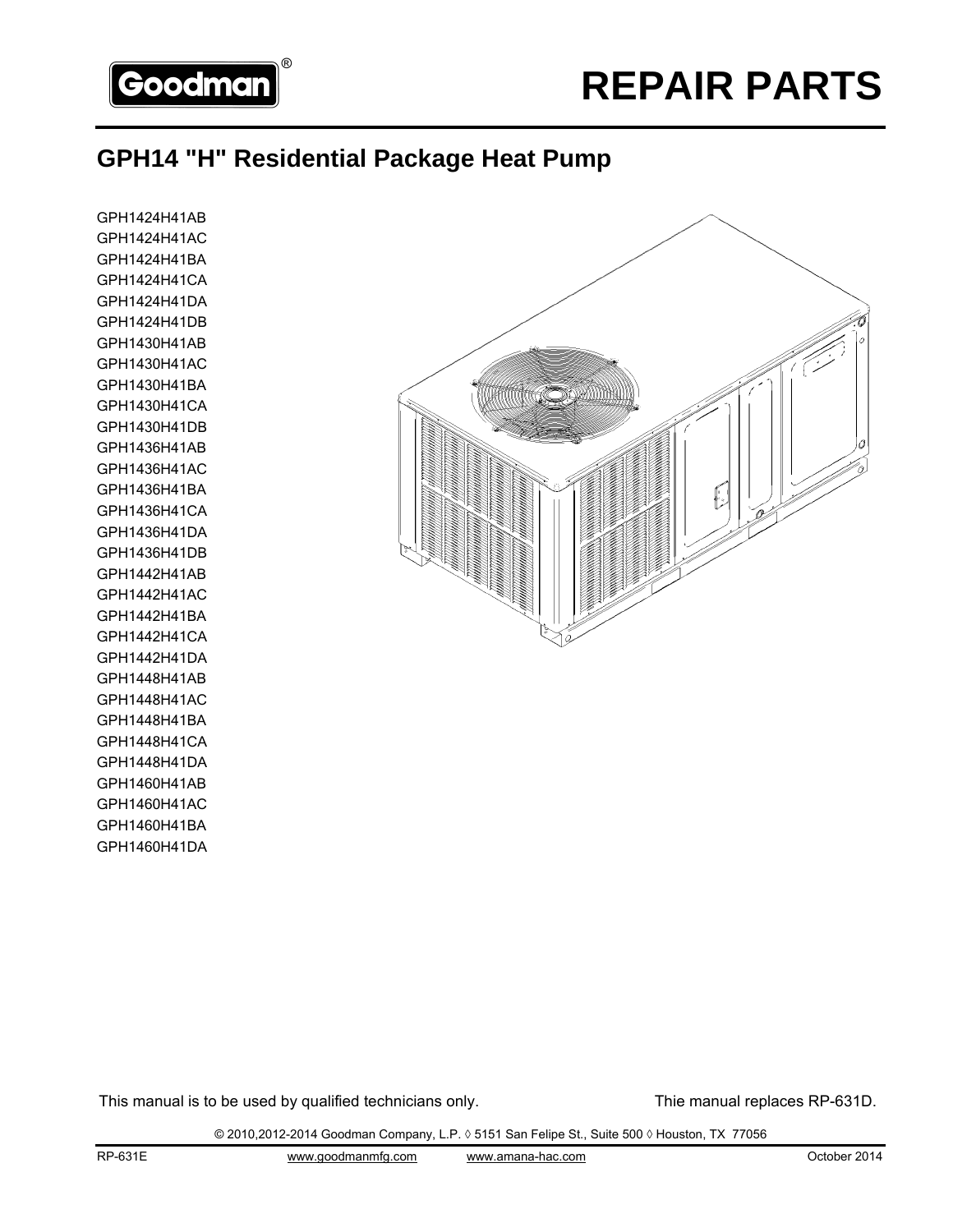#### **Index**

| <b>Functional Parts List</b> |  |
|------------------------------|--|
| Illustration and Parts       |  |

*Views shown are for parts illustrations only, not servicing procedures*

Rev E: Heater Kit Changes

#### **Text Codes:**

AR - As Required NA - Not Available NS - Not Shown 00000000 - See Note QTY - Quantity Example (QTY 3) (If Quantity not shown, Quantity = 1) M - Model Example (M1) (If M Code not shown, then part is used on all Models)

#### **Expanded Model Nomenclature:**

 Example M1 - Model#1 M2 - Model#2 M3 - Model#3

Goodman Company, L.P. is not responsible for personal injury or property damage resulting from improper service. Review all service information before beginning repairs.

Warranty service must be performed by an authorized technician, using authorized factory parts. If service is required after the warranty expires, Goodman Company, L.P. also recommends contacting an authorized technician and using authorized factory parts.

Goodman Company, L.P. reserves the right to discontinue, or change at any time, specifications or designs without notice or without incurring obligations.

For assistance within the U.S.A. contact: Consumer Affairs Department Goodman Company, L.P. 7401 Security Way Houston, Texas 77040 877-254-4729-Telephone 713-863-2382-Facsimile

International Division Goodman Company, L.P. 7401 Security Way Houston, Texas 77040 713-861-2500-Telephone 713-863-2382-Facsimile For assistance outside the U.S.A. contact: International Divisionwww.goodmanmfg.com www.amana-hac.com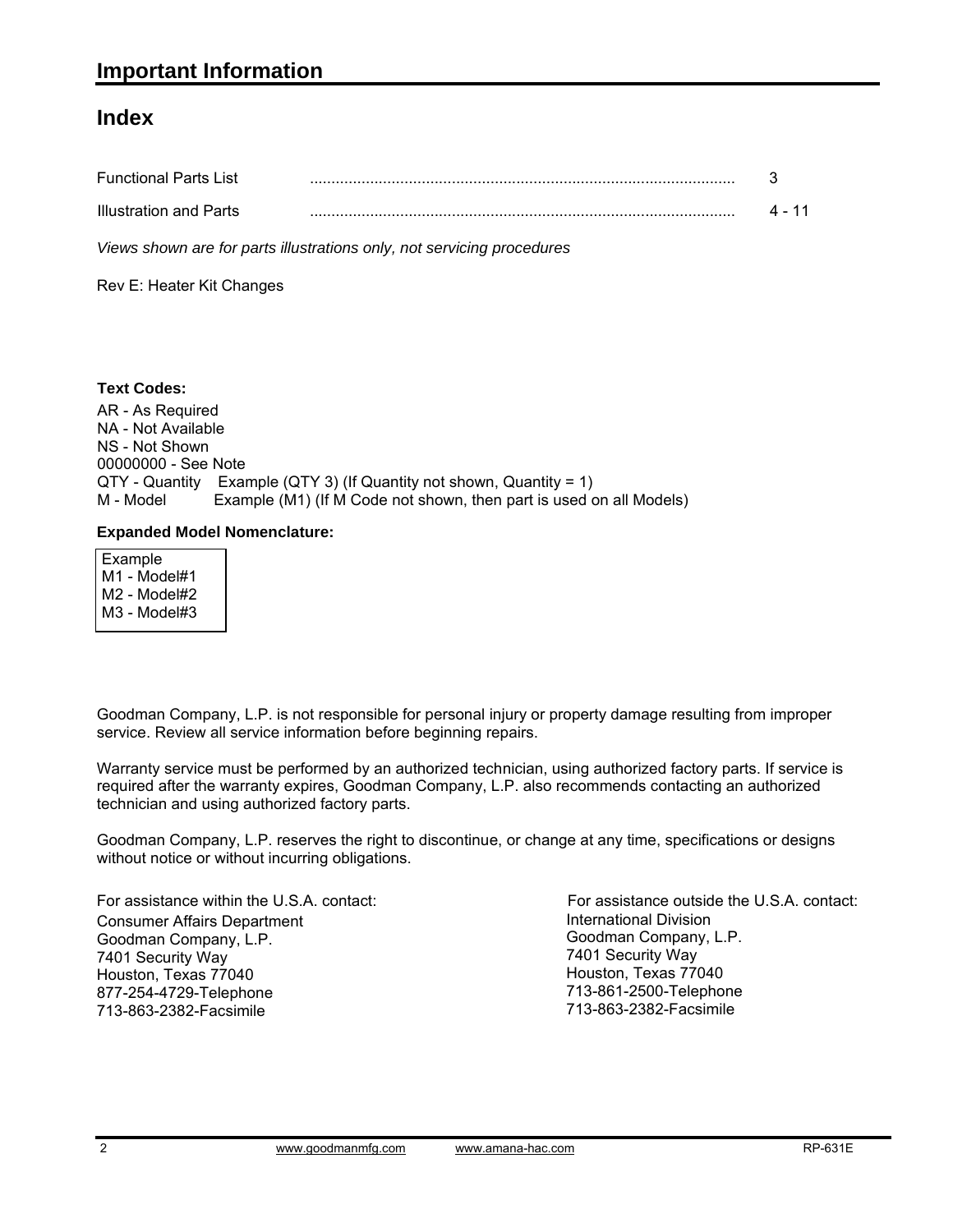#### **Functional Parts**

**Part**

| No:            | <b>Description:</b>                                                                                                          |            |                                                                                 |
|----------------|------------------------------------------------------------------------------------------------------------------------------|------------|---------------------------------------------------------------------------------|
|                |                                                                                                                              | 0131M00549 | MOTOR-1/2 HP PROGRAMMED SELEC (M18,<br>M19)                                     |
| B1368016       | BLOWER WHEEL 10 X 8 (M1, M2, M3, M4,<br>M5, M6, M7, M8, M9, M10, M11, M12, M13,                                              | 0131M00418 | PROGRAMMED MOTOR (M14, M15)                                                     |
|                | M14, M15, M16, M17, M18, M19, M20, M21,                                                                                      | 0131M00600 | PROGRAMMED MOTOR (M11)                                                          |
|                | M22, M23, M24, M25, M26, M27)                                                                                                | 0131M00604 | PROGRAMMED MOTOR (M31)                                                          |
| B1368054       | BLOWER WHEEL 11 X 8 (M28, M29, M30,<br>M31)                                                                                  | 0131M00602 | PROGRAMMED MOTOR (M22)                                                          |
| CAP050450440CT | CAP, 5/45 MFD/440V/DUAL RD (M12, M13,                                                                                        | 0131M00598 | PROGRAMMED MOTOR (M5, M6)                                                       |
|                | M14, M15, M16, M17, M18, M19, M20, M21,<br>M22, M23, M24, M25, M26, M27)                                                     | 0131M00596 | PROGRAMMED MOTOR (M16, M17)                                                     |
| CAP050400440CT | CAPACITOR 5/40/440V/DUAL RD (M1, M2,                                                                                         | 0131M00417 | PROGRAMMED MOTOR (M9, M10)                                                      |
|                | M3, M4, M5, M6, M7, M8, M9, M10, M11)                                                                                        | 0131M00415 | PROGRAMMED MOTOR (M3, M4)                                                       |
| CAP050700440CT | CAPACITOR 5/70/440V/DUAL RD (M28, M29,<br>M30, M31)                                                                          | 0131M00422 | PROGRAMMED MOTOR (M25, M26)                                                     |
| ZP21K5EPFV130  | COMPRESSOR 21300, 208/230/60/1 (M1, M2,                                                                                      | 0131M00421 | PROGRAMMED MOTOR (M20, M21)                                                     |
|                | M3, M4, M5, M6)                                                                                                              | 0131M00424 | PROGRAMMED MOTOR (M30)                                                          |
| ZP25K5EPFV130  | COMPRESSOR 25200, 208/230/60/1 (M7, M8,                                                                                      | 0131M00485 | PROGRAMMED MOTOR (M27)                                                          |
| ZP31K5EPFV130  | M9, M10, M11)<br>COMPRESSOR 31100, 208/230/60/1 (M12,                                                                        | 0151M00019 | REVERSING VALVE (M1, M2, M3, M7, M8, M9)                                        |
| ZP34K5EPFV130  | M13, M14, M15, M16, M17)                                                                                                     | 0151R00071 | REVERSING VALVE (M12, M13, M14, M15,<br>M16, M17, M18, M19, M20, M21, M22, M23, |
|                | COMPRESSOR 34500, 208/230/60/1 (M18,<br>M19, M20, M21, M22)                                                                  |            | M24, M25, M26, M27, M28, M29, M30, M31)                                         |
| ZP39K5EPFV130  | COMPRESSOR 39000, 208/230/60/1 (M23,                                                                                         | 0151R00069 | REVERSING VALVE (M4, M5, M6, M10, M11)                                          |
|                | M24, M25, M26, M27)                                                                                                          | B1225022   | SOLENOID COIL                                                                   |
| ZP51K5EPFV130  | COMPRESSOR 51000, 208/230/60/1 (M28,<br>M29, M30, M31)                                                                       | 0130M00138 | TRANSFORMER 208/230, 24V                                                        |
| 0131M00061     | COND MOTOR 1/4 HP, 1 SP, 8 PL (M12, M13,<br>M14, M15, M16, M17)                                                              |            |                                                                                 |
| 0131M00429     | COND MOTOR 1/4 HP, 1 SP, 6 PL (M18, M19,<br>M20, M21, M22, M23, M24, M25, M26, M27,<br>M28, M29, M30, M31)                   |            |                                                                                 |
| 0131M00009P    | COND MOTOR 1/6 HP, 1 SP, 8 PL (M1, M2,<br>M3, M4, M5, M6, M7, M8, M9, M10, M11)                                              |            |                                                                                 |
| CONT1P025024V  | CONTACTOR 25 AMP, 1P, 24V (M1, M2, M3,<br>M4, M5, M6, M7, M8, M9, M10, M11, M12, M13,<br>M14, M15, M16, M17)                 |            |                                                                                 |
| CONT1P030024V  | CONTACTOR 30 AMP, 1P, 24V (M18, M19,<br>M20, M21, M22, M23, M24, M25, M26, M27)                                              |            |                                                                                 |
| CONT2P040024V  | CONTACTOR 40 AMP, 2P, 24V (M28, M29,<br>M30, M31)                                                                            |            |                                                                                 |
| 0130M00101     | CONTROL, DEFROST (M18, M19, M20, M21,<br>M22, M28, M29, M30, M31)                                                            |            |                                                                                 |
| 0130M00099     | CONTROL, DEFROST (M1, M2, M3, M4, M5,<br>M6, M7, M8, M9, M10, M11, M12, M13, M14,<br>M15, M16, M17, M23, M24, M25, M26, M27) |            |                                                                                 |
| 0230G00005     | CRANKCASE HEATER SWITCH (M28, M29,<br>M30, M31)                                                                              |            |                                                                                 |
| 0130M00074     | CUT-OUT SWITCH, HIGH PRESSURE                                                                                                |            |                                                                                 |
| PCBDM133       | DEFROST CONTROL BOARD                                                                                                        |            |                                                                                 |
| 0150G00005     | FAN BLADE (M1, M2, M3, M4, M5, M6, M7,<br>M8, M9, M10, M11)                                                                  |            |                                                                                 |
| 0150G00004     | FAN BLADE (M18, M19, M20, M21, M22, M23,<br>M24, M25, M26, M27, M28, M29, M30, M31)                                          |            |                                                                                 |
| B1086765       | FAN BLADE, TYPE 3 (M12, M13, M14, M15,<br>M16, M17)                                                                          |            |                                                                                 |
| 0163R00003     | HEATER, CRANKCASE 230V 40W (M28, M29,<br>M30, M31)                                                                           |            |                                                                                 |
| 0130M00075     | LOW PRESSURE SWITCH                                                                                                          |            |                                                                                 |
| 0131M00533     | MOTOR - 3/4 HP PROGRAMMED SELE (M28,<br>M29)                                                                                 |            |                                                                                 |
| 0131M00532     | MOTOR - 3/4 HP PROGRAMMED SELE (M23,<br>M24)                                                                                 |            |                                                                                 |
| 0131M00546     | MOTOR-1/2 HP PROGRAMMED SELEC (M1,<br>M2)                                                                                    |            |                                                                                 |
| 0131M00547     | MOTOR-1/2 HP PROGRAMMED SELEC (M7,<br>M8)                                                                                    |            |                                                                                 |
| 0131M00548     | MOTOR-1/2 HP PROGRAMMED SELEC (M12,                                                                                          |            |                                                                                 |

M13)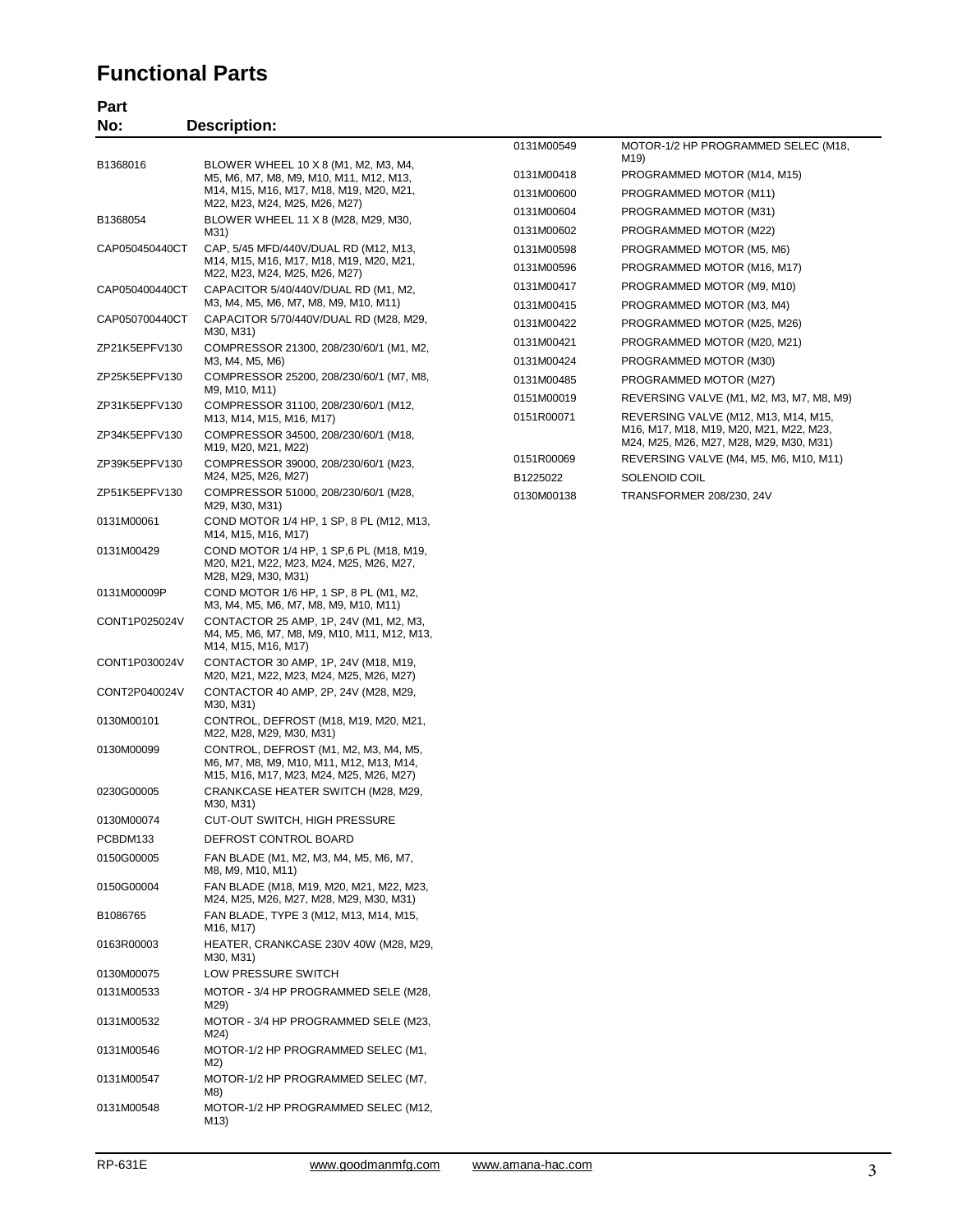# **Functional Parts**

# **Part**

**No: Description: Expanded Model Nomenclature**

| M1 - GPH1424H41AB  |
|--------------------|
| M2 - GPH1424H41AC  |
| M3 - GPH1424H41BA  |
| M4 - GPH1424H41CA  |
| M5 - GPH1424H41DA  |
| M6 - GPH1424H41DB  |
| M7 - GPH1430H41AB  |
| M8 - GPH1430H41AC  |
| M9 - GPH1430H41BA  |
| M10 - GPH1430H41CA |
| M11 - GPH1430H41DB |
| M12 - GPH1436H41AB |
| M13 - GPH1436H41AC |
| M14 - GPH1436H41BA |
| M15 - GPH1436H41CA |
| M16 - GPH1436H41DA |
| M17 - GPH1436H41DB |
| M18 - GPH1442H41AB |
| M19 - GPH1442H41AC |
| M20 - GPH1442H41BA |
| M21 - GPH1442H41CA |
| M22 - GPH1442H41DA |
| M23 - GPH1448H41AB |
| M24 - GPH1448H41AC |
| M25 - GPH1448H41BA |
| M26 - GPH1448H41CA |
| M27 - GPH1448H41DA |
| M28 - GPH1460H41AB |
| M29 - GPH1460H41AC |
| M30 - GPH1460H41BA |
| M31 - GPH1460H41DA |
|                    |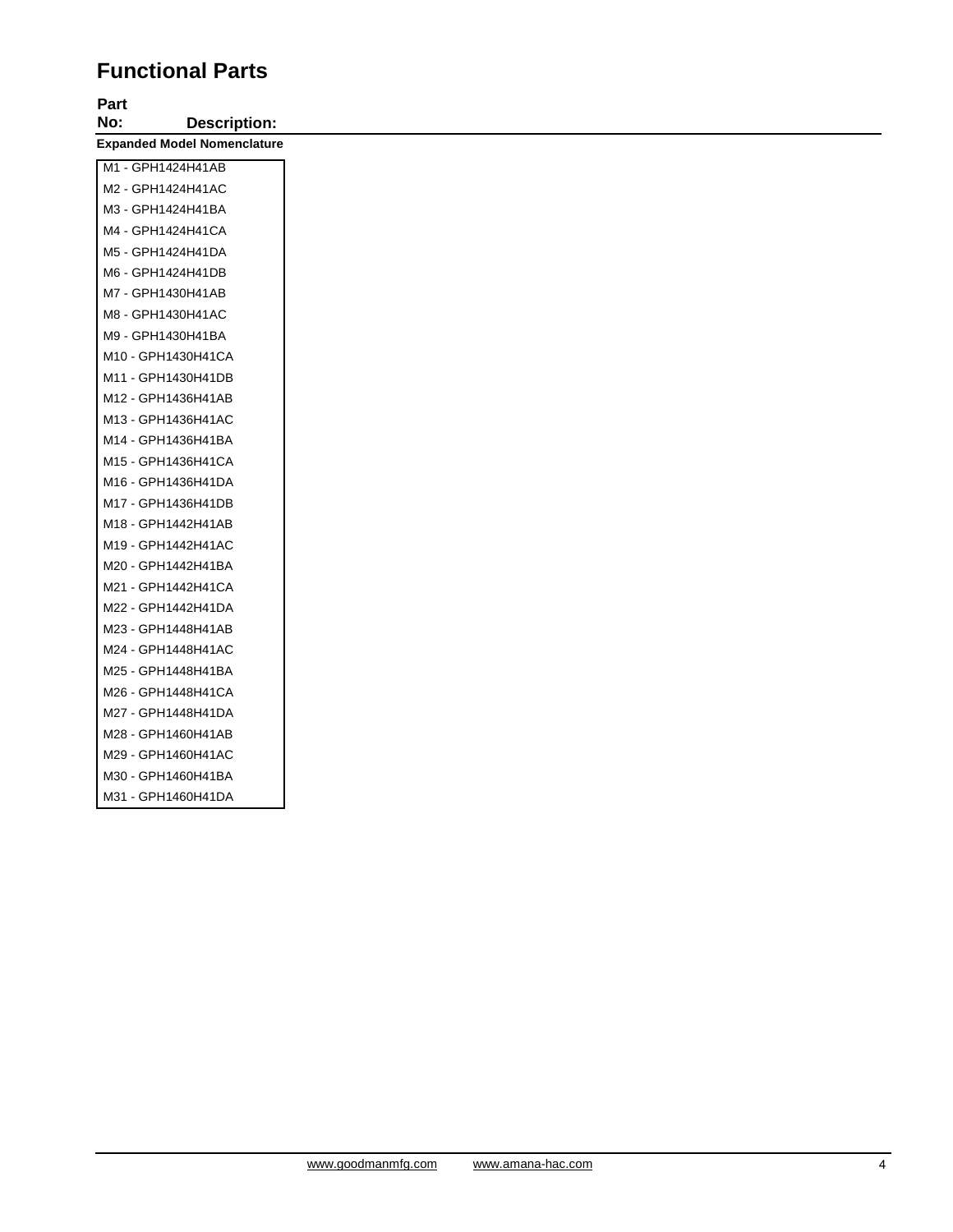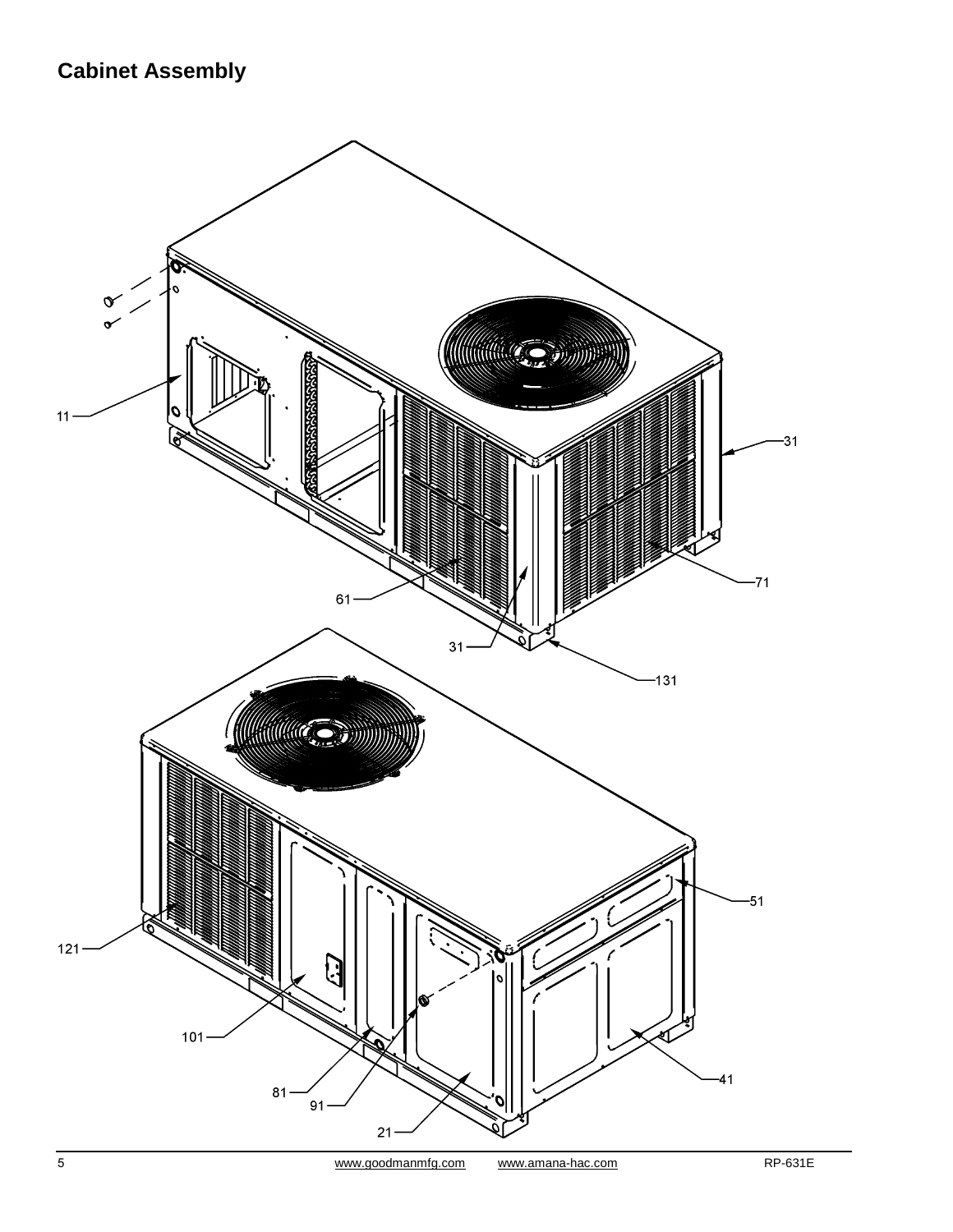#### **Cabinet Assembly**

| <b>Ref. Part</b> |                               |                                                                                            | Ref. Part                              |  |  |
|------------------|-------------------------------|--------------------------------------------------------------------------------------------|----------------------------------------|--|--|
|                  | No: No:                       | <b>Description:</b>                                                                        | No: No:<br><b>Description:</b>         |  |  |
| Image 1:         |                               |                                                                                            | <b>Expanded Model Nomenclature</b>     |  |  |
| 11               | 0121G00050PDG                 | DUCT PANEL 27.5" (M1, M2, M3, M4, M5, M6, M7,<br>M8, M9, M10, M11)                         | M1 - GPH1424H41AB                      |  |  |
| 11               | 0121G00051PDG                 | DUCT PANEL 32.5" (M12, M13, M14, M15, M16,                                                 | M2 - GPH1424H41AC                      |  |  |
| 11               | 0121G00084PDG                 | M17, M18, M19, M20, M21, M22)<br>DUCT PANEL 36" (M23, M24, M25, M26, M27, M28,             | M3 - GPH1424H41BA                      |  |  |
|                  |                               | M29, M30, M31)                                                                             | M4 - GPH1424H41CA                      |  |  |
| 21               | 0121G00521DG                  | CORNER PANEL 27.5" (M1, M2, M3, M4, M5, M6,<br>M7, M8, M9, M10, M11)                       | M5 - GPH1424H41DA                      |  |  |
| 21               | 0121G00522DG                  | CORNER PANEL 32.5" (M12, M13, M14, M15, M16,                                               | M6 - GPH1424H41DB<br>M7 - GPH1430H41AB |  |  |
| 21               | 0121G00523DG                  | M17, M18, M19, M20, M21, M22)<br>CORNER PANEL 36" (M23, M24, M25, M26, M27,                | M8 - GPH1430H41AC                      |  |  |
|                  |                               | M28, M29, M30, M31)                                                                        | M9 - GPH1430H41BA                      |  |  |
| 31               | 0121G00047PDG                 | CORNER POST 27.5" (M1, M2, M3, M4, M5, M6,<br>M7, M8, M9, M10, M11)                        | M10 - GPH1430H41CA                     |  |  |
| 31               | 0121G00048PDG                 | CORNER POST 32.5" (M12, M13, M14, M15, M16,                                                | M11 - GPH1430H41DB                     |  |  |
| 31               | 0121G00082PDG                 | M17, M18, M19, M20, M21, M22)<br>CORNER POST 36" (M23, M24, M25, M26, M27,                 | M12 - GPH1436H41AB                     |  |  |
|                  |                               | M28, M29, M30, M31)                                                                        | M13 - GPH1436H41AC                     |  |  |
| 41               | 0121G00271DG                  | EXTERNAL BLOWER PANEL 27.5" (M1, M2, M3,<br>M4, M5, M6, M7, M8, M9, M10, M11)              | M14 - GPH1436H41BA                     |  |  |
| 41               | 0121G00272DG                  | EXTERNAL BLOWER PANEL 32.5" (M12, M13,<br>M14, M15, M16, M17, M18, M19, M20, M21, M22)     | M15 - GPH1436H41CA                     |  |  |
| 41               | 0121G00273DG                  | EXTERNAL BLOWER PANEL 36" (M23, M24, M25,                                                  | M16 - GPH1436H41DA                     |  |  |
|                  |                               | M26, M27, M28, M29, M30, M31)                                                              | M17 - GPH1436H41DB                     |  |  |
| 51<br>61         | 0121G00276DG<br>0121G00070PDG | EXTERNAL CONTROL BOX PANEL<br>LOUVERED PANEL 4 BANK 32.5" (M12, M13, M14,                  | M18 - GPH1442H41AB                     |  |  |
|                  |                               | M15, M16, M17, M18, M19, M20, M21, M22)                                                    | M19 - GPH1442H41AC                     |  |  |
| 61               | 0121G00090PDG                 | LOUVERED PANEL 4 BANK 36" (M23, M24, M25,<br>M26, M27, M28, M29, M30, M31)                 | M20 - GPH1442H41BA                     |  |  |
| 61               | 0121G00072PDG                 | PNL, LVR, 27.5" 5BANK (M1, M2, M3, M4, M5, M6,                                             | M21 - GPH1442H41CA                     |  |  |
| 71               | 0121G00069PDG                 | M7, M8, M9, M10, M11)<br>LOUVERED PANEL 4 BANK 27.5" (M1, M2, M3,                          | M22 - GPH1442H41DA                     |  |  |
|                  |                               | M4, M5, M6, M7, M8, M9, M10, M11)                                                          | M23 - GPH1448H41AB                     |  |  |
| 71               | 0121G00073PDG                 | LOUVERED PANEL 5 BANK 32.5" (M12, M13, M14,<br>M15, M16, M17, M18, M19, M20, M21, M22)     | M24 - GPH1448H41AC                     |  |  |
| 71               | 0121G00091PDG                 | LOUVERED PANEL 5 BANK 36" (M23, M24, M25,                                                  | M25 - GPH1448H41BA                     |  |  |
|                  |                               | M26, M27, M28, M29, M30, M31)                                                              | M26 - GPH1448H41CA                     |  |  |
| 81               | 0121G00065PDG                 | EVAP PANEL 8.75" X 27.5" (M1, M2, M3, M4, M5,<br>M6, M7, M8, M9, M10, M11)                 | M27 - GPH1448H41DA                     |  |  |
| 81               | 0121G00066PDG                 | EVAP PANEL 8.75" X 32.5" (M12, M13, M14, M15,<br>M16, M17, M18, M19, M20, M21, M22)        | M28 - GPH1460H41AB                     |  |  |
| 81               | 0121G00089PDG                 | PNL, 36" EXT EVAP RMV (M23, M24, M25, M26,                                                 | M29 - GPH1460H41AC                     |  |  |
|                  | B1392012                      | M27, M28, M29, M30, M31)<br>GROMMET / HS 1.0 - .79                                         | M30 - GPH1460H41BA                     |  |  |
| 91<br>101        | 0121G00062PDG                 | COMPRESSOR PANEL 13.68" X 27.50" (M1, M2,                                                  | M31 - GPH1460H41DA                     |  |  |
|                  |                               | M3, M4, M5, M6, M7, M8, M9, M10, M11)                                                      |                                        |  |  |
| 101              | 0121G00060PDG                 | COMPRESSOR PANEL 8.75" X 32.50" (M12, M13,<br>M14, M15, M16, M17, M18, M19, M20, M21, M22) |                                        |  |  |
| 101              | 0121G00087PDG                 | COMPRESSOR PANEL 8.75" X 36" (M23, M24,<br>M25, M26, M27, M28, M29, M30, M31)              |                                        |  |  |
| 121              | 0121G00090PDG                 | LOUVERED PANEL 4 BANK 36" (M23, M24, M25,                                                  |                                        |  |  |

121 0121G00072PDG

121 0121G00070PDG

131 0121G00044PRF BASEPAN RAIL (QTY 2)

M26, M27, M28, M29, M30, M31)

M4, M5, M6, M7, M8, M9, M10, M11)

LOUVERED PANEL 5 BANK 27.5" (M1, M2, M3,

PNL, LVR, 32.5" 4BANK (M12, M13, M14, M15, M16, M17, M18, M19, M20, M21, M22)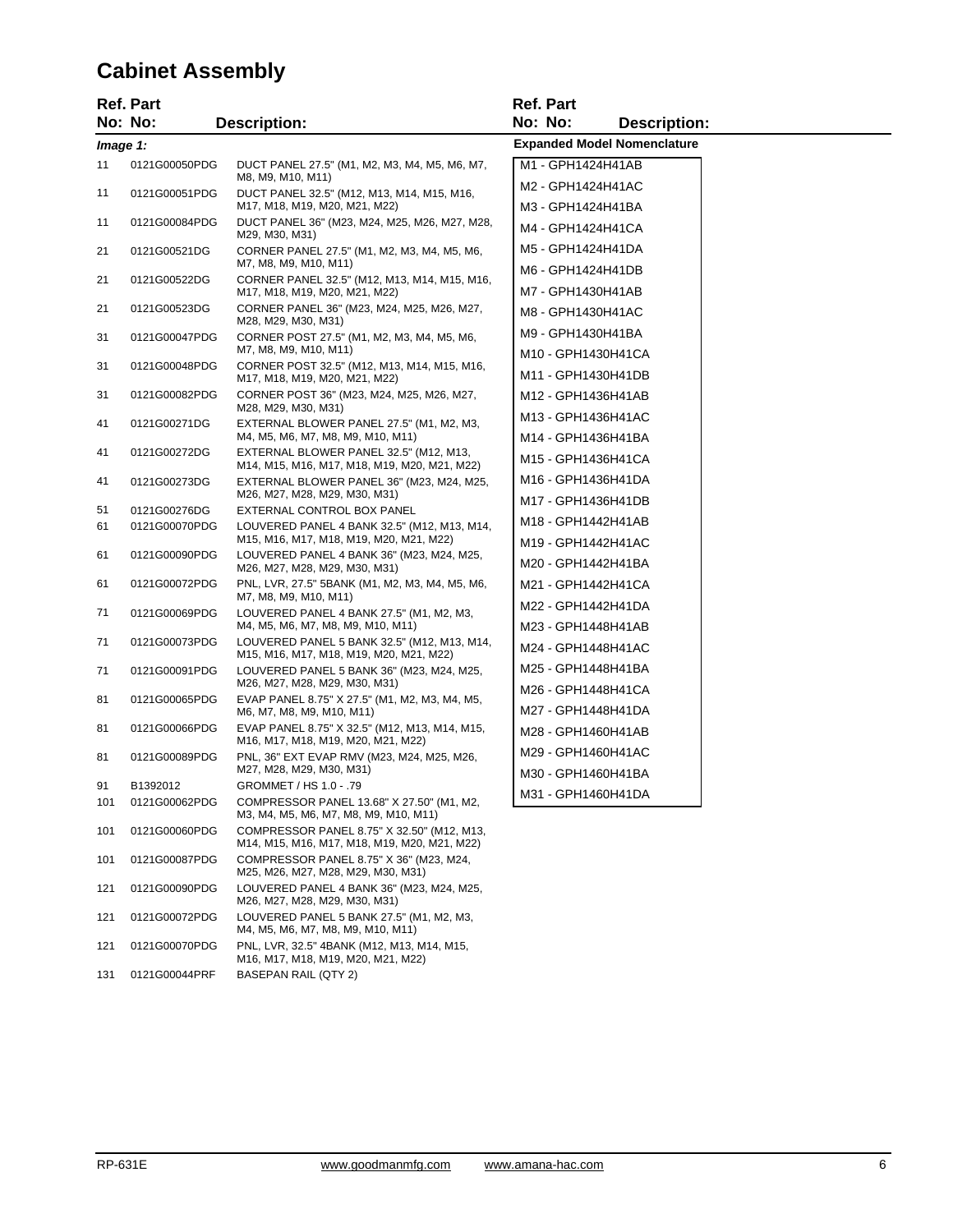## **Chassis Assembly**

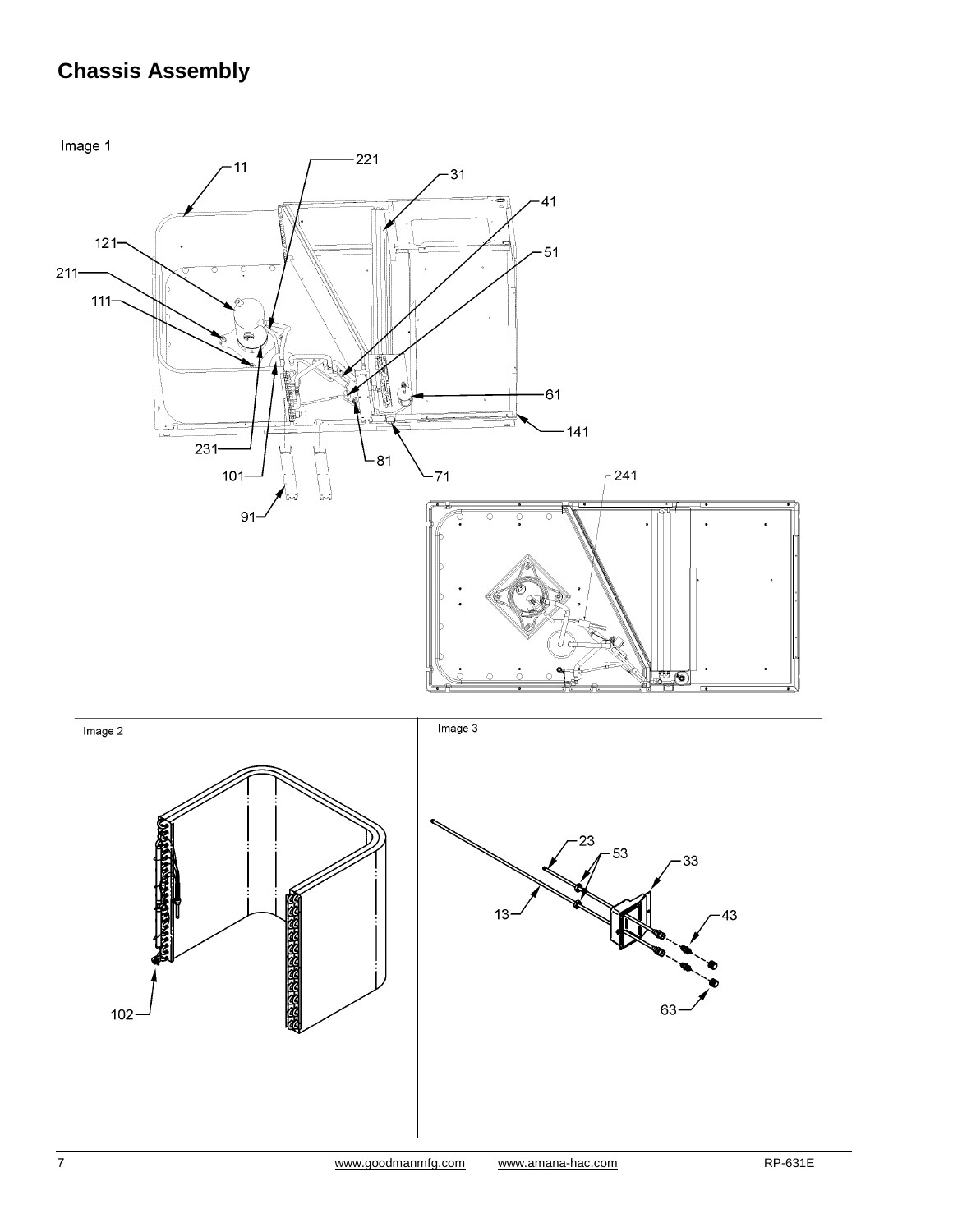## **Chassis Assembly**

|            | <b>Ref. Part</b>               |                                                                                                                            |           | <b>Ref. Part</b>           |                                                                                                             |
|------------|--------------------------------|----------------------------------------------------------------------------------------------------------------------------|-----------|----------------------------|-------------------------------------------------------------------------------------------------------------|
|            | No: No:                        | <b>Description:</b>                                                                                                        |           | No: No:                    | <b>Description:</b>                                                                                         |
| Image 1:   |                                |                                                                                                                            | Image 1:  |                            |                                                                                                             |
|            |                                |                                                                                                                            |           |                            |                                                                                                             |
| 11<br>11   | 0201G00145<br>0201G00289       | COND COIL TUBING ASSY (M23, M24, M25)<br>COND COIL TUBING ASSY (M8, M9)                                                    | 221       | 0230G00005                 | CRANKCASE HEATER SWITCH (M28, M29, M30,<br>M31)                                                             |
| 11         | 0201G00290                     | COND COIL TUBING ASSY (M2, M3)                                                                                             | 231       | 0163R00003                 | HEATER, CRANKCASE 230V 40W (M28, M29,                                                                       |
| 11         | 0201G00295                     | COND COIL TUBING ASSY (M26, M27)                                                                                           |           |                            | M30, M31)                                                                                                   |
| 11         | 0201G00298                     | COND COIL TUBING ASSY (M15, M16, M17)                                                                                      | 241       | 0130M00075                 | LOW PRESSURE SWITCH                                                                                         |
| 11         | 0201G00322                     | COND COIL TUBING ASSY (M30, M31)                                                                                           | <b>NS</b> | 0159G00004                 | <b>COMPRESSOR SCROLL HARNESS</b>                                                                            |
| 11         | 0201G00123                     | TUBING ASSY, COND COIL (M18)                                                                                               | <b>NS</b> | 0121G00043P                | EVAP DRIP SHIELD (M1, M2, M3, M7, M8, M9,                                                                   |
| 11         | 0201G00126                     | TUBING ASSY, COND COIL (M12)                                                                                               |           |                            | M12, M13, M14, M18, M19, M20, M23, M24, M25,<br>M28, M29, M30, M31)                                         |
| 11         | 0201G00150                     | TUBING ASSY, COND COIL (M7)                                                                                                | ΝS        | 0128G00052                 | EVAP DRIP SHIELD (M4, M5, M6, M10, M11, M15,                                                                |
| 11         | 0201G00156                     | TUBING ASSY, COND COIL (M28, M29)                                                                                          |           |                            | M16, M17, M21, M22, M26, M27)                                                                               |
| 11         | 0201G00160                     | TUBING ASSY, COND COIL (M1)                                                                                                | ΝS        | 0162M00213                 | FLOWRATOR (M15, M16, M17)                                                                                   |
| 11         | 0201G00279                     | TUBING ASSY, COND COIL (M4, M5, M6, M10,                                                                                   | ΝS        | 0162M00218                 | FLOWRATOR (M21, M22)                                                                                        |
|            |                                | M11)                                                                                                                       | ΝS        | 0162M00219                 | FLOWRATOR (M15, M16, M17)                                                                                   |
| 11         | 0201G00285                     | TUBING ASSY, COND COIL (M19, M20)                                                                                          | <b>NS</b> | 0162M00220                 | FLOWRATOR (M4, M5, M6)                                                                                      |
| 11         | 0201G00286                     | TUBING ASSY, COND COIL (M13, M14)                                                                                          | <b>NS</b> | 0162M00221                 | FLOWRATOR (M10, M11)                                                                                        |
| 11         | 0201G00294                     | TUBING ASSY, COND COIL (M21, M22)                                                                                          | ΝS        | 0162M00021P                | FLOWRATOR .047 (M4, M5, M6, M7, M8, M9, M10,                                                                |
| 31         | 0202G00478                     | EVAP COIL ASSY (M26, M27)                                                                                                  |           |                            | M11)                                                                                                        |
| 31         | 0202G00520                     | EVAP COIL ASSY (M30, M31)                                                                                                  | ΝS        | 0162M00112S                | FLOWRATOR .049 (M1, M2, M3)                                                                                 |
| 31         | 0202G00271                     | TUBING ASSY, EVAP COIL (M12, M13, M14)                                                                                     | ΝS        | 0162M00111                 | FLOWRATOR .057 (M1, M2, M3)                                                                                 |
| 31         | 0202G00298                     | TUBING ASSY, EVAP COIL (M7, M8, M9)                                                                                        | ΝS        | 0162M00018P                | FLOWRATOR .065 (M7, M8, M9)                                                                                 |
| 31         | 0202G00300                     | TUBING ASSY, EVAP COIL (M1, M2, M3)                                                                                        | ΝS        | 0162M00098                 | FLOWRATOR .065 (M12, M13, M14, M18, M19,<br>M20, M21, M22, M23, M24, M25)                                   |
| 31         | 0202G00302                     | TUBING ASSY, EVAP COIL (M28, M29)                                                                                          | ΝS        | 0162M00053                 | FLOWRATOR .068 (M12, M13, M14)                                                                              |
| 31         | 0202G00305                     | TUBING ASSY, EVAP COIL (M23, M24, M25)                                                                                     | ΝS        | 0162M00012P                | FLOWRATOR .071 [COND] (M28, M29, M30, M31)                                                                  |
| 31         | 0202G00307                     | TUBING ASSY, EVAP COIL (M18, M19, M20)                                                                                     | ΝS        | 0162M00109                 | FLOWRATOR .072 (M18, M19, M20)                                                                              |
| 31         | 0202G00481                     | TUBING ASSY, EVAP COIL (M4, M5, M6)                                                                                        | ΝS        | 0162M00019P                | FLOWRATOR .076 [EVAP] (M23, M24, M25)                                                                       |
| 31         | 0202G00483                     | TUBING ASSY, EVAP COIL (M10, M11)                                                                                          | ΝS        | 0162M00093                 | FLOWRATOR .088 (M28, M29, M30, M31)                                                                         |
| 31         | 0202G00516                     | TUBING ASSY, EVAP COIL (M15, M16, M17)                                                                                     | ΝS        | 0162M00214                 | FLOWRATOR [COND] (M26, M27)                                                                                 |
| 31         | 0202G00517                     | TUBING ASSY, EVAP COIL (M21, M22)                                                                                          | ΝS        | 0162M00166                 | FLOWRATOR [EVAP] (M26, M27)                                                                                 |
| 41         | 0151M00019                     | REVERSING VALVE (M1, M2, M3, M7, M8, M9)                                                                                   | <b>NS</b> | B1225022                   | SOLENOID COIL                                                                                               |
| 41         | 0151R00069                     | REVERSING VALVE (M4, M5, M6, M10, M11)                                                                                     | Image 2:  |                            |                                                                                                             |
| 41         | 0151R00071                     | REVERSING VALVE (M12, M13, M14, M15, M16,<br>M17, M18, M19, M20, M21, M22, M23, M24, M25,<br>M26, M27, M28, M29, M30, M31) | 102       | 0130M00099                 | CONTROL, DEFROST (M1, M2, M3, M4, M5, M6,<br>M7, M8, M9, M10, M11, M12, M13, M14, M15, M16,                 |
| 51         | 0130M00074                     | <b>CUT-OUT SWITCH, HIGH PRESSURE</b>                                                                                       |           |                            | M17, M23, M24, M25, M26, M27)                                                                               |
| 61         | B1219204                       | <b>BI-FLOW FILTER DRIER</b>                                                                                                | 102       | 0130M00101                 | CONTROL, DEFROST (M18, M19, M20, M21, M22,                                                                  |
| 71         | 0161G00000P                    | PAN, DRIP                                                                                                                  |           |                            | M28, M29, M30, M31)                                                                                         |
| 81         | 0130M00075                     | LOW PRESSURE SWITCH                                                                                                        | Image 3:  |                            |                                                                                                             |
| 91         | 0121G00045P                    | POST 27.5" (M1, M2, M3, M4, M5, M6, M7, M8, M9,<br>M <sub>10</sub> , M <sub>11</sub> )                                     | 13<br>23  | 0210G00031P<br>0210G00030P | PROCESS TUBE ASSY-SUCTION<br>PROCESS TUBE ASSY-LIQUID (M1, M7, M12,                                         |
| 91         | 0121G00079P                    | POST 32.5" (M12, M13, M14, M15, M16, M17, M18,                                                                             |           |                            | M18, M23, M28)                                                                                              |
|            |                                | M19, M20, M21, M22)                                                                                                        | 23        | 0210G00389                 | PROCESS TUBE ASSY-LIQUID (M2, M3, M4, M5,                                                                   |
| 91<br>101  | 0121G00083P<br>B1226206        | POST 36" (M23, M24, M25, M26, M27, M28, M29,<br>M30, M31)<br>ACCUMULATOR (M1, M2, M3, M4, M5, M6, M7,                      |           |                            | M6, M8, M9, M10, M11, M13, M14, M15, M16, M17,<br>M19, M20, M21, M22, M24, M25, M26, M27, M29,<br>M30, M31) |
|            |                                | M8, M9, M10, M11)                                                                                                          | 33        | 0161G00008                 | ACCESS-FITTING BOX                                                                                          |
| 101        | B1226207                       | ACCUMULATOR .875 (M12, M13, M14, M15, M16,                                                                                 | 43        | B1373315                   | ACCESS FITTING (QTY 2)                                                                                      |
|            |                                | M17, M18, M19, M20, M21, M22, M23, M24, M25,                                                                               | 53        | 0163G00000P                | FASTEST FITTING NUT (QTY 2)                                                                                 |
|            |                                | M26, M27, M28, M29, M30, M31)                                                                                              | 63        | 0163M00175                 | CAP WITH O-RING (QTY 2)                                                                                     |
| 111        | B1339533                       | <b>COMPRESSOR GROMMET (QTY 4)</b>                                                                                          |           |                            |                                                                                                             |
| 121        | ZP21K5EPFV130                  | COMPRESSOR 21300, 208/230/60/1 (M1, M2, M3,<br>M4, M5, M6)                                                                 |           |                            |                                                                                                             |
| 121        | ZP25K5EPFV130                  | COMPRESSOR 25200, 208/230/60/1 (M7, M8, M9,<br>M <sub>10</sub> , M <sub>11</sub> )                                         |           |                            |                                                                                                             |
| 121        | ZP31K5EPFV130                  | COMPRESSOR 31100, 208/230/60/1 (M12, M13,<br>M14, M15, M16, M17)                                                           |           |                            |                                                                                                             |
| 121<br>121 | ZP34K5EPFV130<br>ZP39K5EPFV130 | COMPRESSOR 34500, 208/230/60/1 (M18, M19,<br>M20, M21, M22)<br>COMPRESSOR 39000, 208/230/60/1 (M23, M24,                   |           |                            |                                                                                                             |
|            |                                | M25, M26, M27)                                                                                                             |           |                            |                                                                                                             |
| 121        | ZP51K5EPFV130                  | COMPRESSOR 51000, 208/230/60/1 (M28, M29,<br>M30, M31)                                                                     |           |                            |                                                                                                             |
| 141<br>211 | 0121G00046P<br>M0221641        | INSULATED ASSY, BASEPAN<br>TF SHOULDER SCREW (QTY 4)                                                                       |           |                            |                                                                                                             |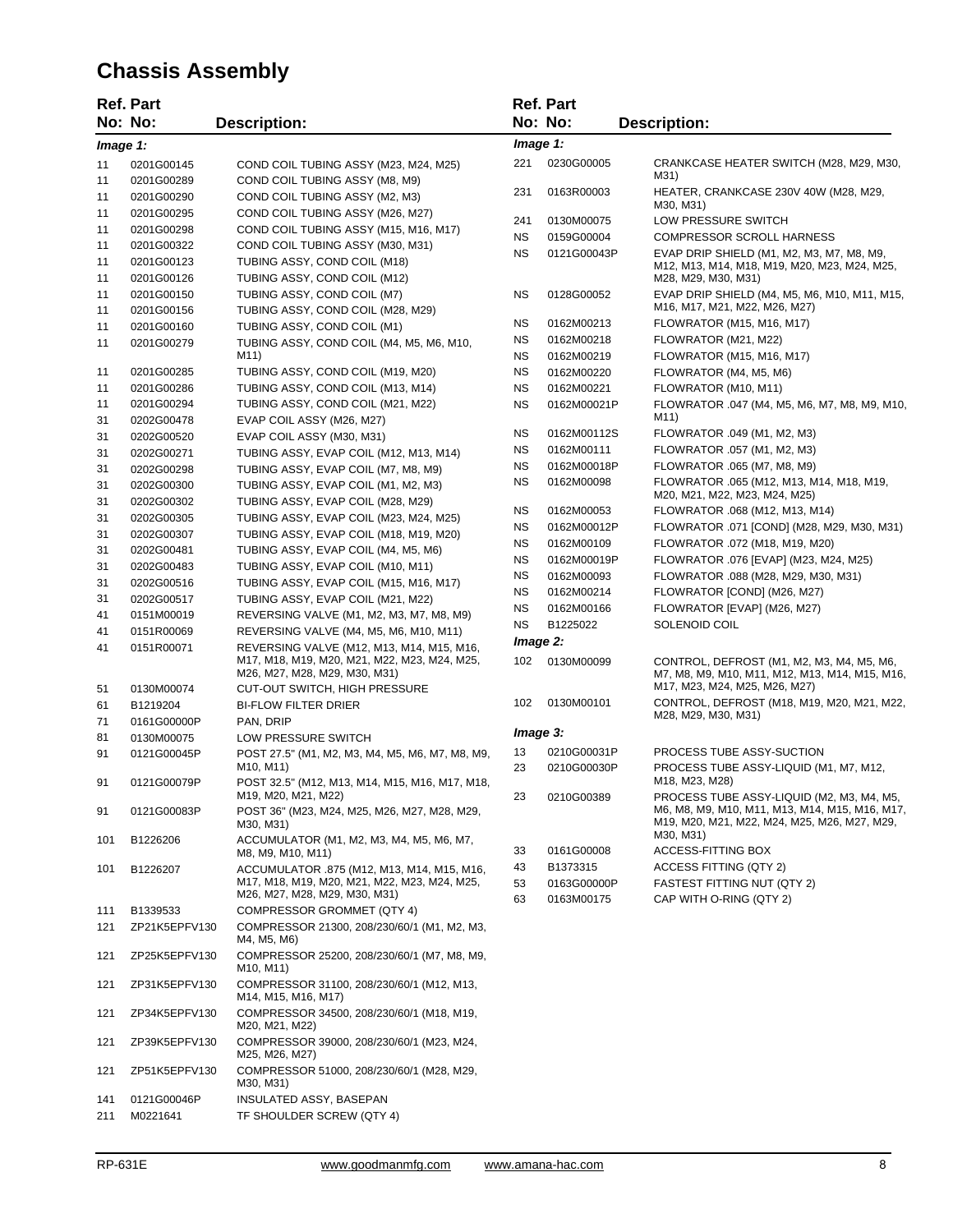## **Chassis Assembly**

| <b>Ref. Part</b>                   | <b>Ref. Part</b> |                     |
|------------------------------------|------------------|---------------------|
| No: No:<br><b>Description:</b>     | No: No:          | <b>Description:</b> |
| <b>Expanded Model Nomenclature</b> |                  |                     |
| M1 - GPH1424H41AB                  |                  |                     |
| M2 - GPH1424H41AC                  |                  |                     |
| M3 - GPH1424H41BA                  |                  |                     |
| M4 - GPH1424H41CA                  |                  |                     |
| M5 - GPH1424H41DA                  |                  |                     |
| M6 - GPH1424H41DB                  |                  |                     |
| M7 - GPH1430H41AB                  |                  |                     |
| M8 - GPH1430H41AC                  |                  |                     |
| M9 - GPH1430H41BA                  |                  |                     |
| M10 - GPH1430H41CA                 |                  |                     |
| M11 - GPH1430H41DB                 |                  |                     |
| M12 - GPH1436H41AB                 |                  |                     |
| M13 - GPH1436H41AC                 |                  |                     |
| M14 - GPH1436H41BA                 |                  |                     |
| M15 - GPH1436H41CA                 |                  |                     |
| M16 - GPH1436H41DA                 |                  |                     |
| M17 - GPH1436H41DB                 |                  |                     |
| M18 - GPH1442H41AB                 |                  |                     |
| M19 - GPH1442H41AC                 |                  |                     |
| M20 - GPH1442H41BA                 |                  |                     |
| M21 - GPH1442H41CA                 |                  |                     |
| M22 - GPH1442H41DA                 |                  |                     |
| M23 - GPH1448H41AB                 |                  |                     |
| M24 - GPH1448H41AC                 |                  |                     |
| M25 - GPH1448H41BA                 |                  |                     |
| M26 - GPH1448H41CA                 |                  |                     |
| M27 - GPH1448H41DA                 |                  |                     |
| M28 - GPH1460H41AB                 |                  |                     |
| M29 - GPH1460H41AC                 |                  |                     |
| M30 - GPH1460H41BA                 |                  |                     |
| M31 - GPH1460H41DA                 |                  |                     |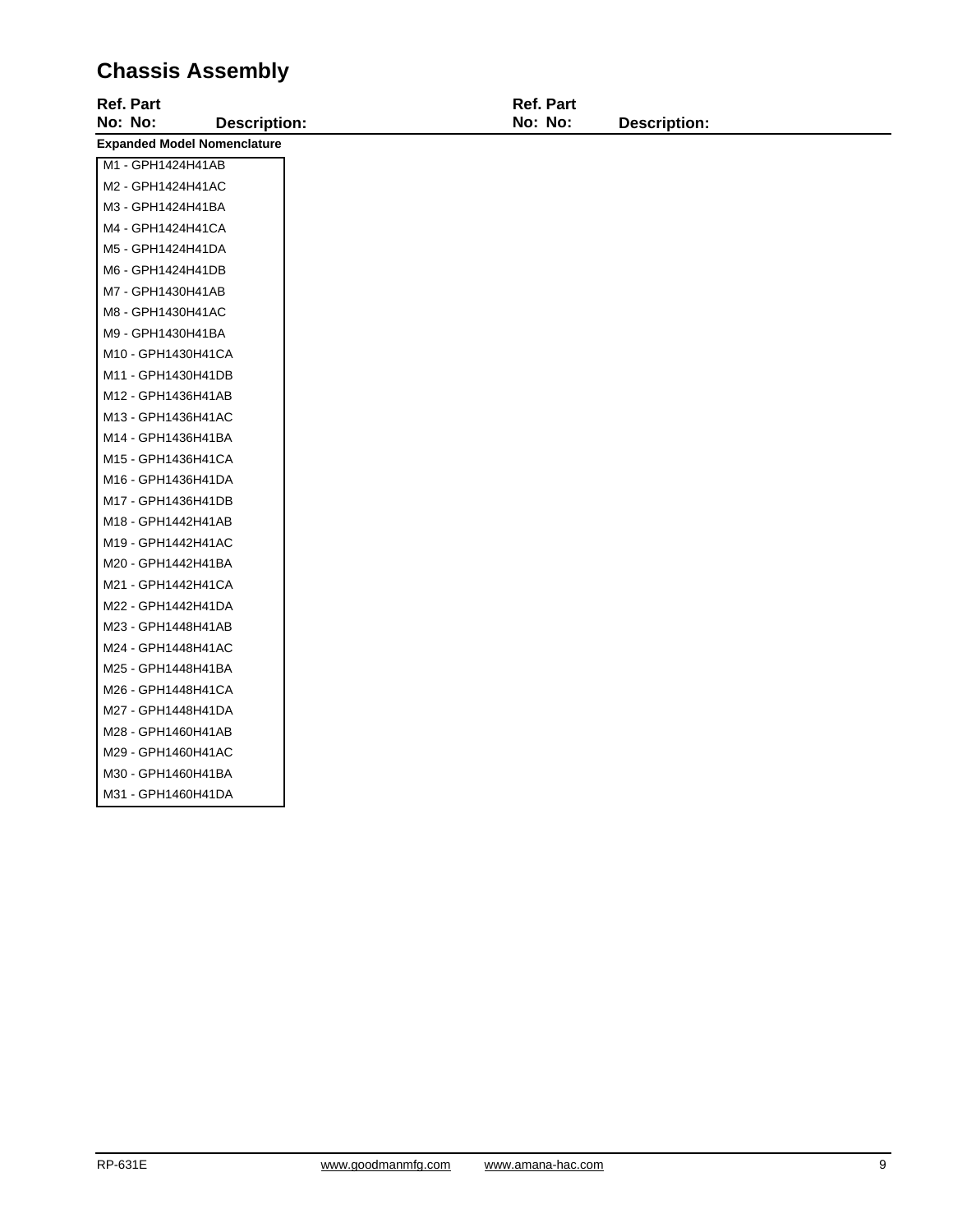## **Top Panel and Control Box Assembly**



Image 2

Image 1

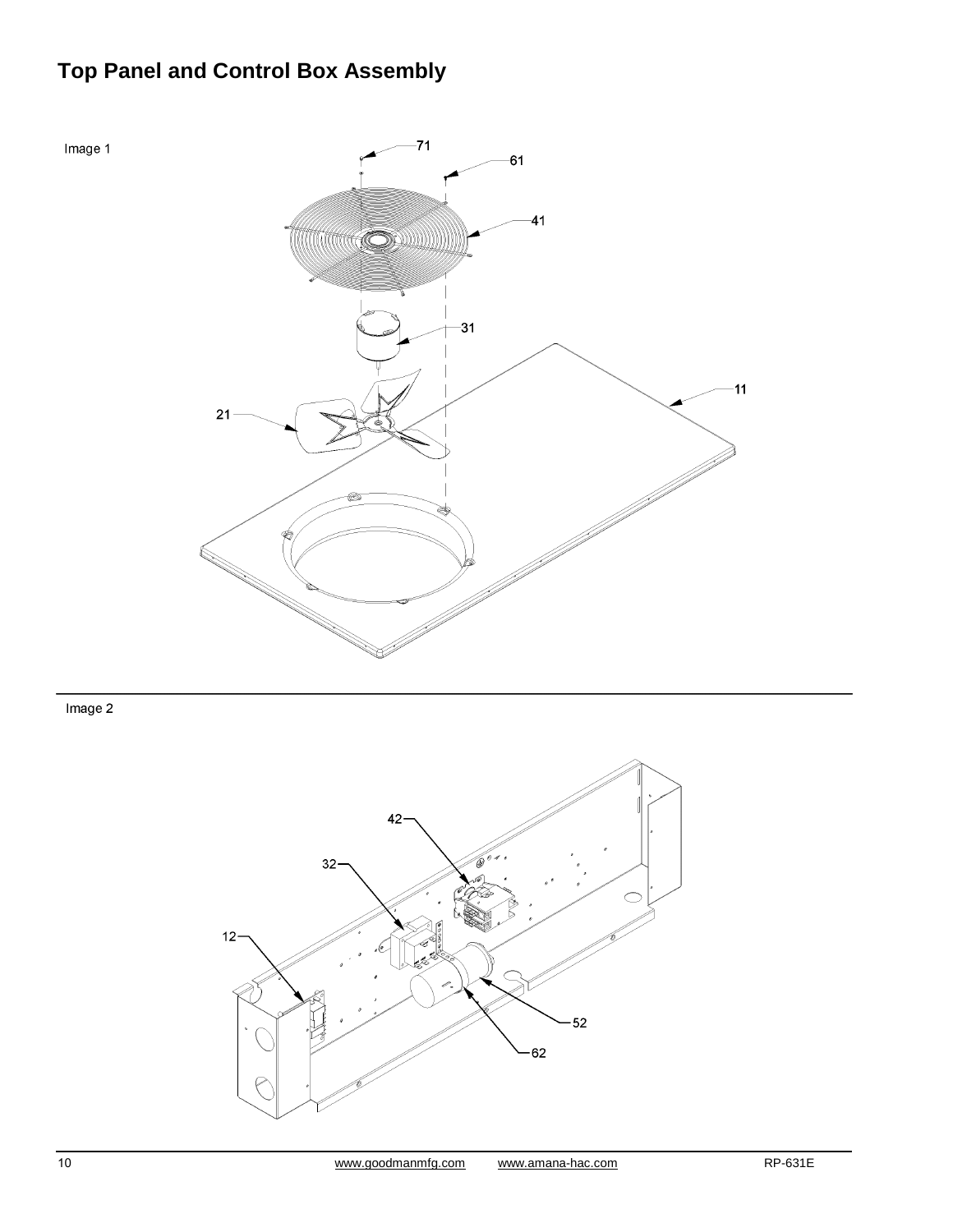## **Top Panel and Control Box Assembly**

|           | <b>Ref. Part</b>       |                                                                                                            | <b>Ref. Part</b>                         |
|-----------|------------------------|------------------------------------------------------------------------------------------------------------|------------------------------------------|
|           | No: No:                | <b>Description:</b>                                                                                        | No: No:<br><b>Description:</b>           |
| Image 1:  |                        |                                                                                                            | <b>Expanded Model Nomenclature</b>       |
| 11        | 0121G00274DG           | TOP PANEL PAINTED                                                                                          | M1 - GPH1424H41AB                        |
| 21        | 0150G00004             | FAN BLADE (M18, M19, M20, M21, M22, M23, M24,<br>M25, M26, M27, M28, M29, M30, M31)                        | M2 - GPH1424H41AC                        |
| 21        | 0150G00005             | FAN BLADE (M1, M2, M3, M4, M5, M6, M7, M8, M9,                                                             | M3 - GPH1424H41BA                        |
|           | B1086765               | M <sub>10</sub> , M <sub>11</sub> )<br>FAN BLADE, TYPE 3 (M12, M13, M14, M15, M16,                         | M4 - GPH1424H41CA                        |
| 21        |                        | M17)                                                                                                       | M5 - GPH1424H41DA                        |
| 31        | 0131M00061             | COND MOTOR 1/4 HP, 1 SP, 8 PL (M12, M13, M14,<br>M15, M16, M17)                                            | M6 - GPH1424H41DB                        |
| 31        | 0131M00429             | COND MOTOR 1/4 HP, 1 SP, 6 PL (M18, M19, M20,<br>M21, M22, M23, M24, M25, M26, M27, M28, M29,<br>M30, M31) | M7 - GPH1430H41AB                        |
|           |                        |                                                                                                            | M8 - GPH1430H41AC                        |
| 31        | 0131M00009P            | COND MOTOR 1/6 HP, 1 SP, 8 PL (M1, M2, M3,                                                                 | M9 - GPH1430H41BA                        |
|           |                        | M4, M5, M6, M7, M8, M9, M10, M11)                                                                          | M10 - GPH1430H41CA                       |
| 41<br>61  | 0152G00003<br>M0221817 | <b>FAN GRILLE</b><br>SMALL SCREW (QTY 6)                                                                   | M11 - GPH1430H41DB                       |
| 71        | 0163M00006P            | ACORN NUT 5/16 HEX BLACK (QTY 4)                                                                           | M12 - GPH1436H41AB                       |
| NS.       | 17788000083F           | PVC CONDUIT 8.25"                                                                                          | M13 - GPH1436H41AC                       |
|           | Image 2:               |                                                                                                            | M14 - GPH1436H41BA                       |
| 12        | PCBDM133               | DEFROST CONTROL BOARD                                                                                      | M15 - GPH1436H41CA                       |
| 32        | 0130M00138             | TRANSFORMER 208/230, 24V                                                                                   |                                          |
| 42        | CONT1P025024V          | CONTACTOR 25 AMP, 1P, 24V (M1, M2, M3, M4,<br>M5, M6, M7, M8, M9, M10, M11, M12, M13, M14,                 | M16 - GPH1436H41DA<br>M17 - GPH1436H41DB |
|           |                        | M <sub>15</sub> , M <sub>16</sub> , M <sub>17</sub> )                                                      | M18 - GPH1442H41AB                       |
| 42        | CONT1P030024V          | CONTACTOR 30 AMP, 1P, 24V (M18, M19, M20,<br>M21, M22, M23, M24, M25, M26, M27)                            | M19 - GPH1442H41AC                       |
| 42        | CONT2P040024V          | CONTACTOR 40 AMP, 2P, 24V (M28, M29, M30,<br>M31)                                                          | M20 - GPH1442H41BA                       |
| 52        | CAP050450440CT         | CAP, 5/45 MFD/440V/DUAL RD (M12, M13, M14,                                                                 | M21 - GPH1442H41CA                       |
|           |                        | M15, M16, M17, M18, M19, M20, M21, M22, M23,<br>M24, M25, M26, M27)                                        | M22 - GPH1442H41DA                       |
| 52        | CAP050400440CT         | CAPACITOR 5/40/440V/DUAL RD (M1, M2, M3, M4,                                                               | M23 - GPH1448H41AB                       |
|           |                        | M5, M6, M7, M8, M9, M10, M11)                                                                              | M24 - GPH1448H41AC                       |
| 52        | CAP050700440CT         | CAPACITOR 5/70/440V/DUAL RD (M28, M29, M30,<br>M31)                                                        | M25 - GPH1448H41BA                       |
| 62        | 20520901               | <b>CAPACITOR STRAP</b>                                                                                     | M26 - GPH1448H41CA                       |
| <b>NS</b> | 0259G00003             | WIRE HARNESS, ELECTRIC HEAT                                                                                |                                          |
|           |                        |                                                                                                            | M27 - GPH1448H41DA                       |
|           |                        |                                                                                                            | M28 - GPH1460H41AB                       |
|           |                        |                                                                                                            | M29 - GPH1460H41AC                       |
|           |                        |                                                                                                            | M30 - GPH1460H41BA                       |

M31 - GPH1460H41DA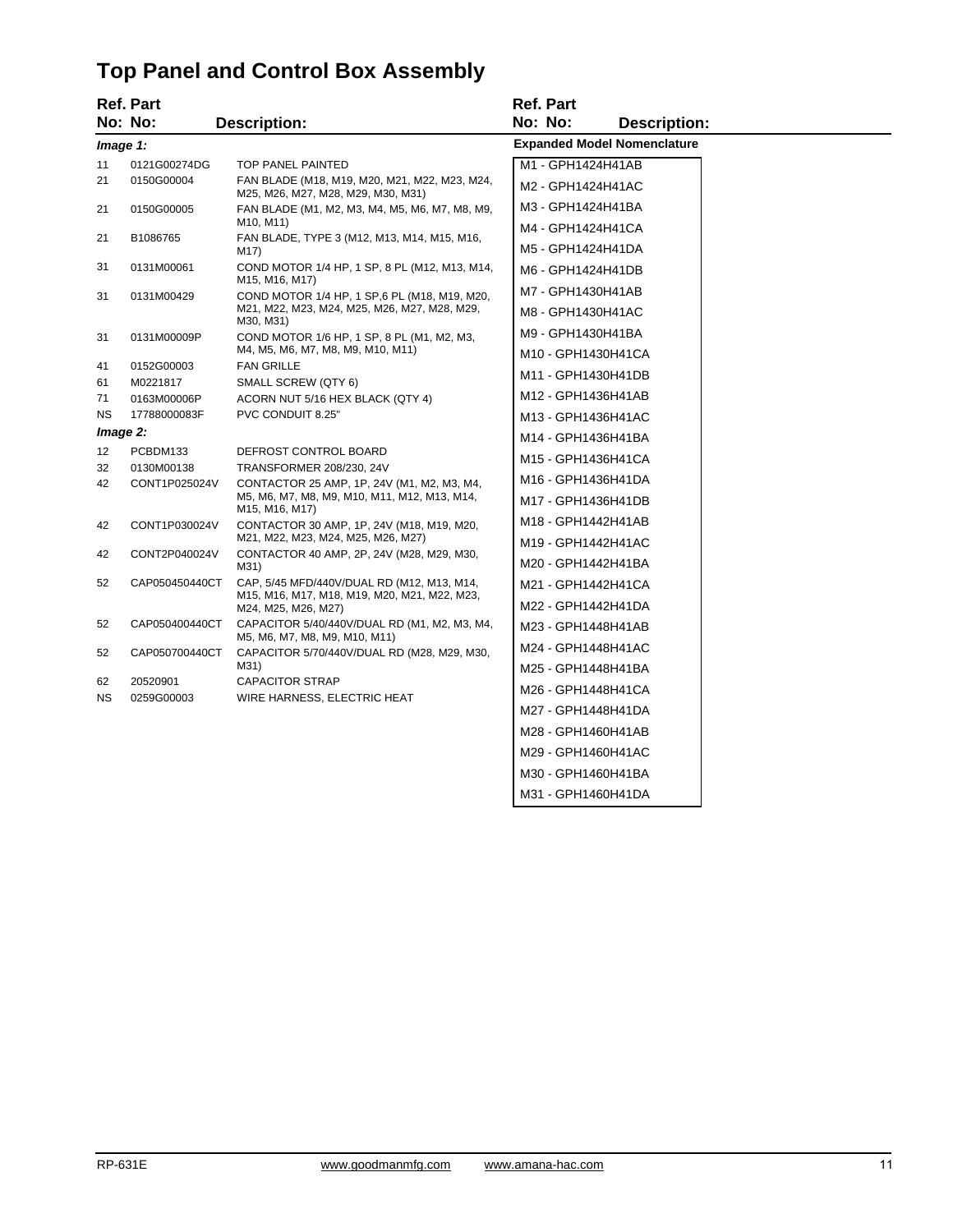## **Blower Assembly**